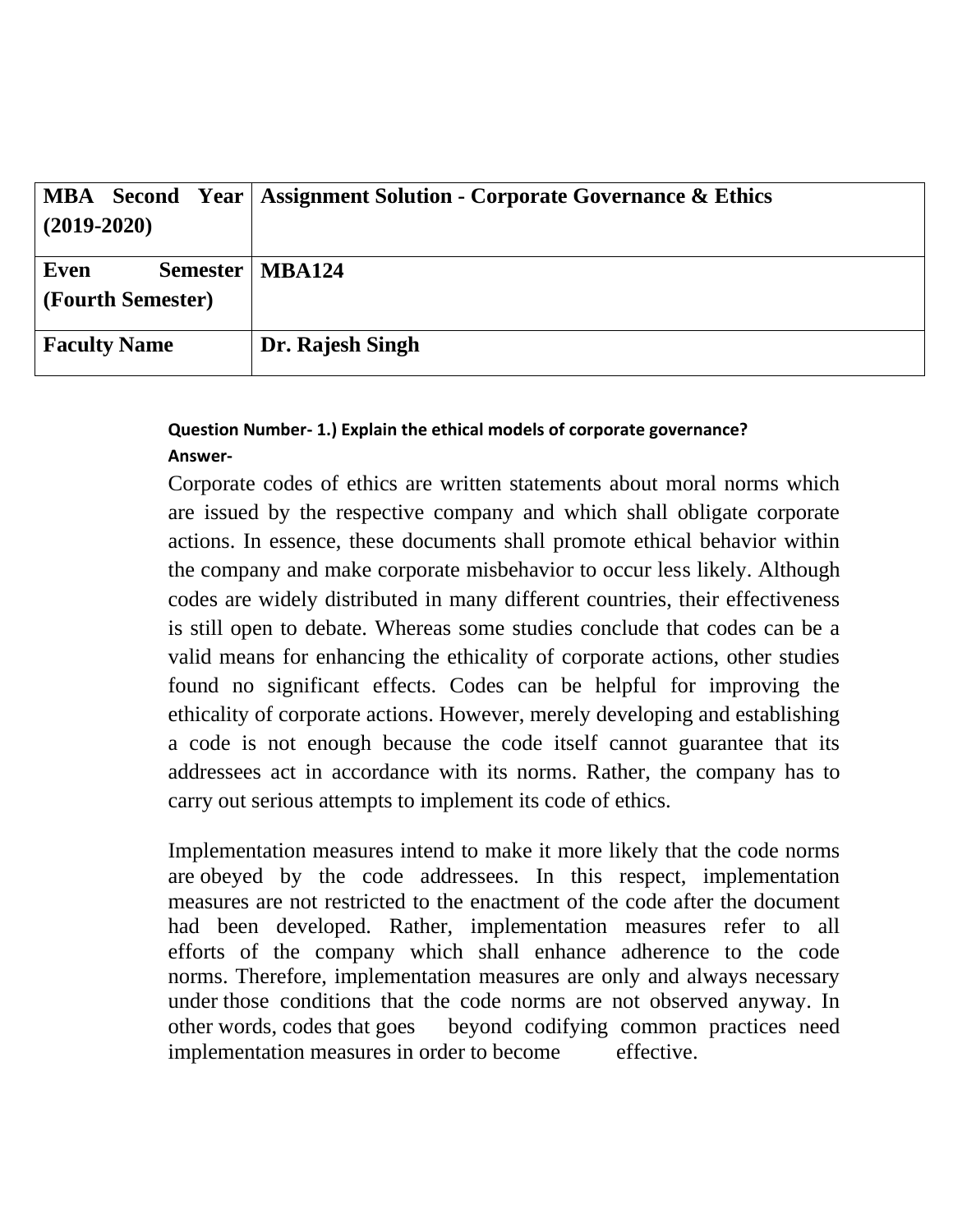In principle, code implementation can either be preference- or constraintsbased. Preference-based measures intend to shape the attitudes, motives and beliefs of code addressees. Eventually, actors shall be convinced that the code norms are appropriate and that they deserve to be adhered to due to their deference. Hence, actors shall primarily be intrinsically motivated to act in accordance with the code because they prefer to do so. In contrast, constraints-based measures of code implementation do not intend to influence the actors' preferences. Rather, these measures modify conditions of the situation actor's face, in a way that shall make code adherence to be evaluated more favorably by code addressees.As consequence, the addressees are – primarily – extrinsically motivated to act in accordance with the code because conformity is rewarded and deviance is punished by the company.

Many business ethicists have articulated skepticism that constraints-based implementation efforts can succeed. Preference-based implementation efforts are important. At the same time, however, Constraints-based implementation measures, namely punishments, neither can nor should be discarded. Constraints-based measures for code implementation. These measures are a common part of ethics programs in practice, although empirical evidence on their effectiveness is far from unanimity. This ambiguity can, at least partly, be traced back to the different designs of constraints-based measures, which is highly ignored in the empirical studies available. Therefore, the subsequent section outlines recommendations on the proper design of constraints-based measures for code implementation. These recommendations are derived from sanction theories which have a long tradition in legal philosophy and became subject of many empirical analyses, too.

## **Question Number-2.) Describe Modern Corporate Governance in detail? Answer-**

Underlying the energy of advancing equity markets and the apparent variety of the corporate governance guidelines and policy documents appearing in such profusion over the last decade is an implicit but confident sense that an optimal corporate governance model is indeed emerging, i. e. ,

An optimal model with dispersed ownership and shareholder foci. The OECD and World Bank promote corporate governance reform influenced by financial Economists and are generally promoting market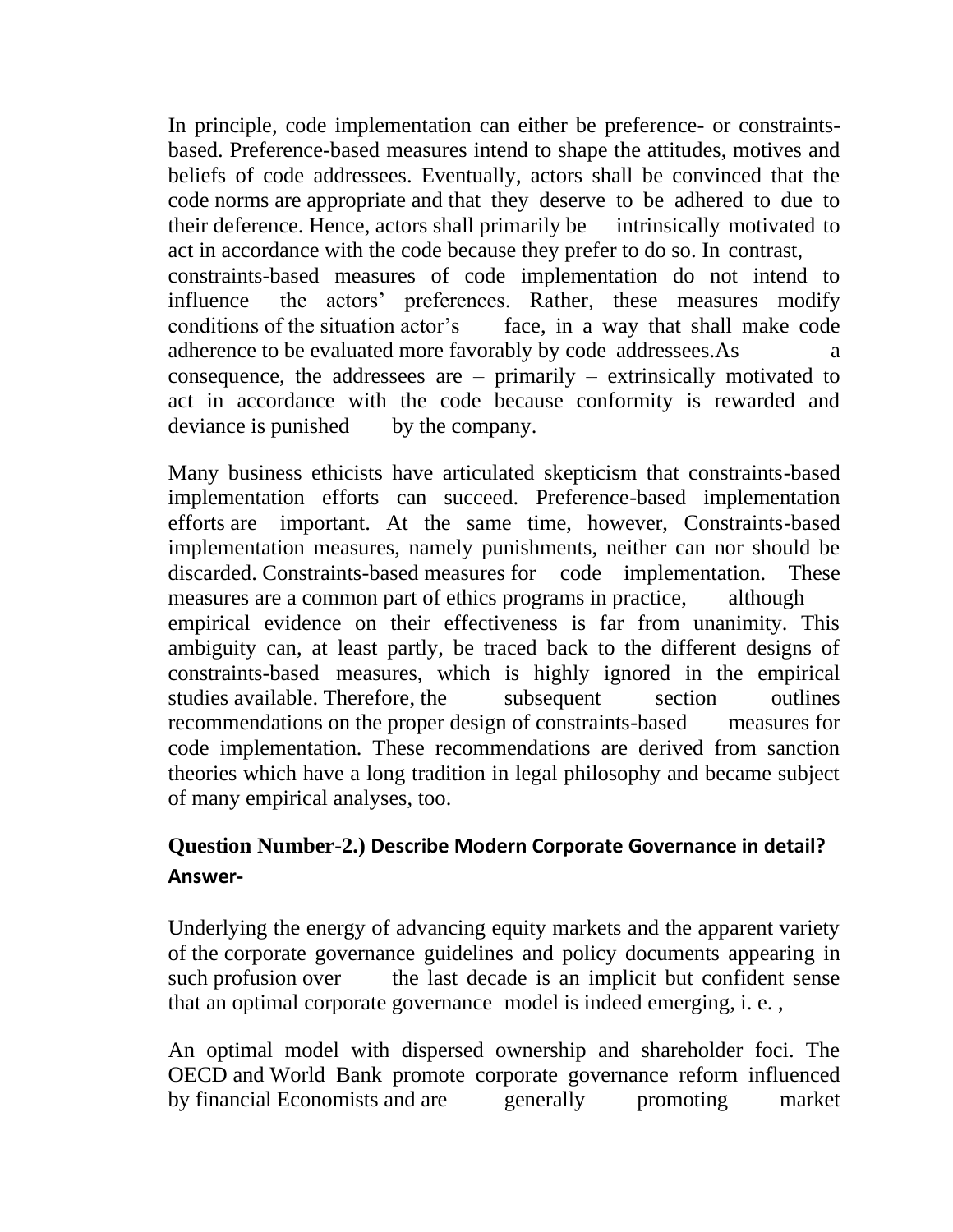capitalism with a *law matters* approach, although for political reasons, they do not advocate too strongly market capitalism and allow for other corporate governance systems (i. e. concentrated ownership).

Strong corporate governance principles is the hallmark of responsible corporate citizenship and lies at the heart of successful, ethically responsible and sustainable business. Setting and maintaining a culture of sound governance is among the primary responsibilities of the company board.

Essential to effective corporate governance is ensuring that the right information is raised to the right leaders, board members and shareholders so that the right questions can be asked, appropriate challenges addressed, and the organization steered in the best possible direction for success. Of course, that's easy to say, but in today's complex business environment, it's increasingly difficult to do. It's the reason why organizations seek to appoint the best board directors to govern their businesses – the ones with extensive experience, a track record of success and a visible commitment to the future success of the organization. But those directors can only be as good as the information and systems with which they are working.

Today's business environment calls for an approach that wraps around and unifies governance activities; one that empowers boards with the systems and knowledge they need to direct complex, multifaceted organizations. In an effort to bridge the current governance deficits, Diligent launched a new category: modern governance. Enabling this new category, Diligent has launched an integrated offering that puts the necessary tools and intelligence at the fingertips of today's board members and executives.

Despite very real differences in the corporate systems, the deeper tendency is towards convergence, as it has been since the nineteenth century. The core legal features of the corporate form were already well established in advanced jurisdictions 100 years ago, at the turn of the twentieth century. Although there remained considerable room for variation in governance practices and in the fine structure of corporate law throughout the twentieth century, the pressures for further convergence are now rapidly growing. Chief among these pressures is the recent dominance of a shareholder-centered ideology of corporate law among the business,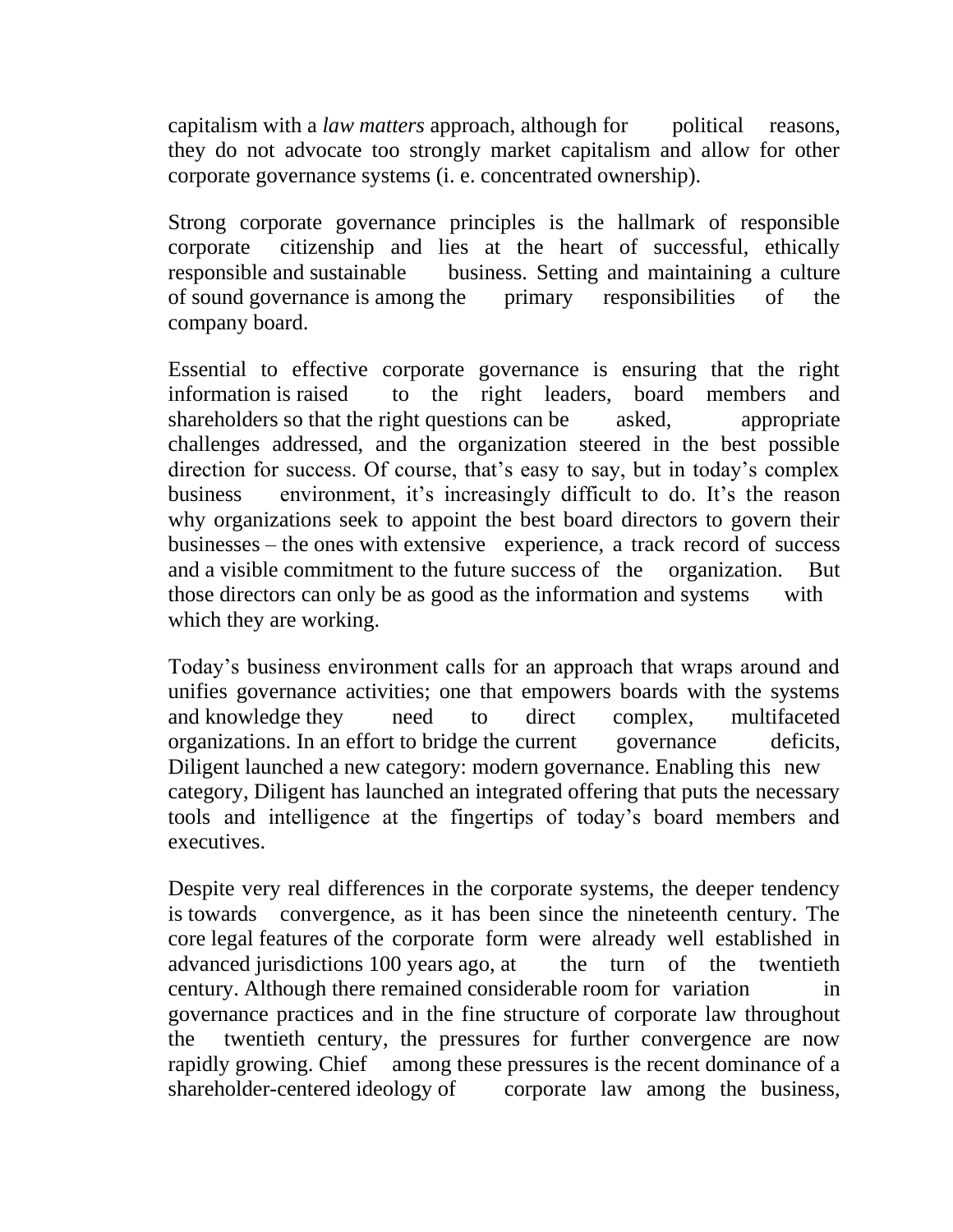government and legal entities in key commercial jurisdictions. There is no longer any serious competitor to the view that corporate law should principally strive to increase long-term shareholder value. This emergent consensus has already profoundly affected corporate governance practices throughout the world. It is only a matter of time before its influence is felt in the reform of corporate law as well.

It is worth asking by what standards or criteria a system of corporate governance may be defined as "optimal". Most economic analyses simply substitute "efficient" for optimal, but McDonnell offers three relevant values:

- 1. Efficiency
- 2. Equity
- 3. Participation

In considering efficiency there is the question of how well the governance system solves agency problems; how well the system facilitates large scale coordination problems; how well the systems encourage long-term innovation; and how they impose different levels of risk on the participants. Distributional equity is another important value, but again is difficult to measure. For many, distributional equity suggests an increased equality of income and wealth, but others find this less compelling. In some instances equity may conflict with efficiency: it could be argued the US system is more efficient, but inevitably results in greater inequality. Finally there is the value of participation, both in terms of any contribution this may make to the success of the enterprise, and as an end in itself in enhancing the ability and self-esteem of people. Corporate governance systems affect the level of participation in decision-making very directly, whether encouraging or disallowing active participation in enterprise decision-making. Arguably each of these values is of great importance, and the precise balance between them is part of the choice of what kind of corporate governance system is adopted. Yet there appears increasingly less opportunity to exercise this choice: The universe of theoretical possibilities is much richer than a dominant strand of the literature suggests, and we are currently far short of the sort of empirical evidence that might help us sort out these possibilities. Most commentators have focused on efficiency to the exclusion of other values. Moreover, even if convergence occurs, there is a possibility that we will not converge on the best system. Even if we converge to the current best system, convergence still may not be desirable.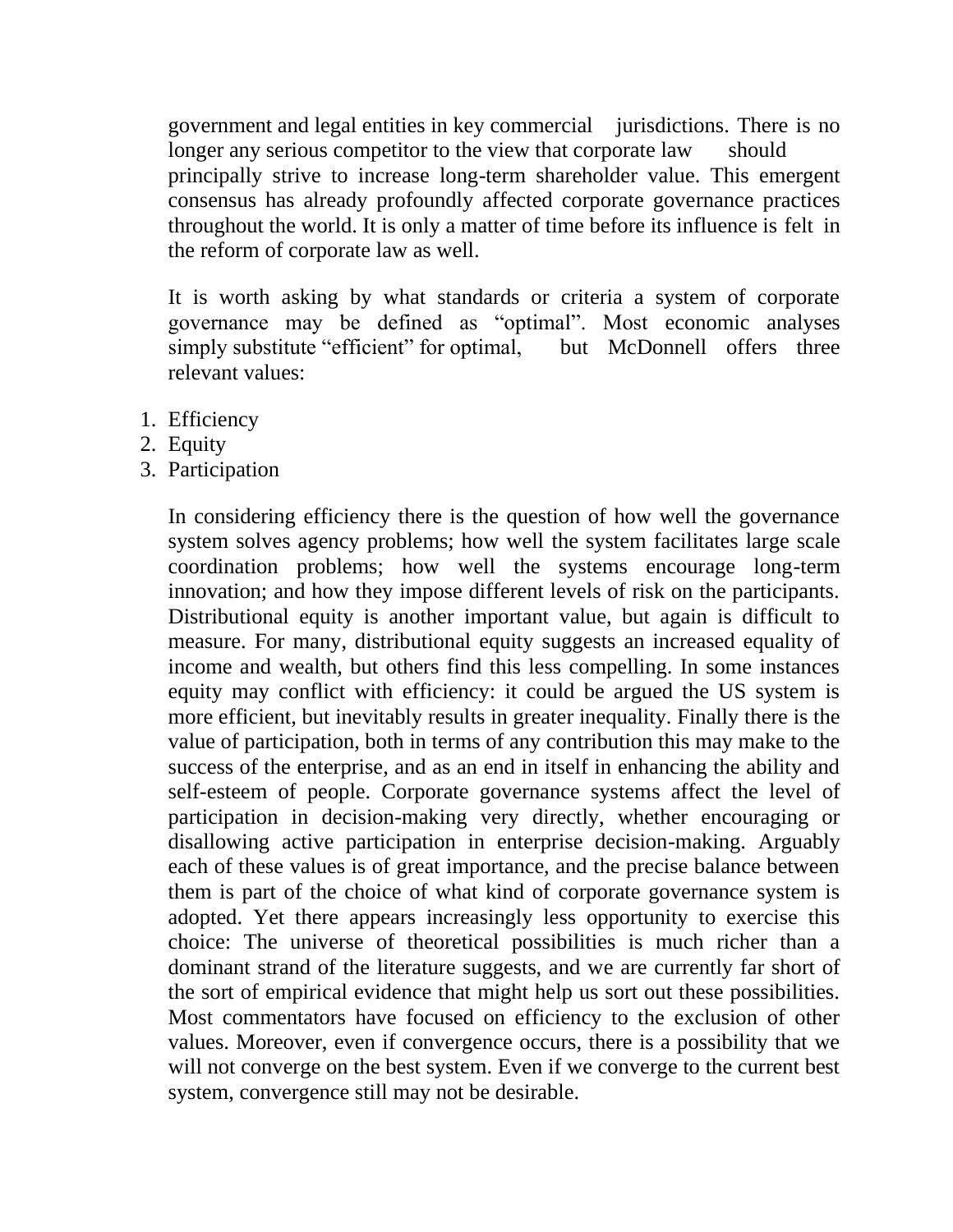# **Question Number-3.) Discuss Business ethics as corporate governance tool?**

#### **Answer-**

Every organization, as they grow has many stakeholders like shareholders, employees, customers, vendors, community, etc. For survival and growth, they have to rely upon healthy relations with all these stockholders. Hence organizations need to provide good returns for shareholders but also good jobs for employees, reliable products for consumers, responsible relations with the community and a clean environment.

Business ethics is the application of general ethical principles to business dilemmas and encompasses a broader range of issues and concerns than laws do, as everything that is legal is not ethical. Ethics involves learning what is right or wrong, and then doing the right thing -- but "the right thing" is not nearly as straightforward.

Business Ethics has the following purposes: - To give people the tools for dealing with moral complexity in business - Business decisions have an ethical component - Ethical implications must be weighed before acting

Corporate governance is concerned with the ownership, control and accountability of companies, and how the corporate pursuit of economic objectives relates to a number of wider ethical and societal considerations. It is the application of best management practices,

compliance of law in true letter and spirit and adherence to ethical standards for effective management and distribution of wealth and discharge of social responsibility for sustainable development of all stakeholders.

Good Corporate Governance is key to Growing Profits and Reputation. It represents the relationship among stakeholders that is used to determine and control the strategic direction and performance of organizations. Accountability is a key element as well as requirement for corporate governance, fortifying the latter in such a way that it provides a transparent template for governing critical decisions, procedures, and activities.

Corporate Governance deals with the questions: (1) Who benefits from corporate decisions/senior management actions? (2) Who should benefit from corporate decisions/senior management actions?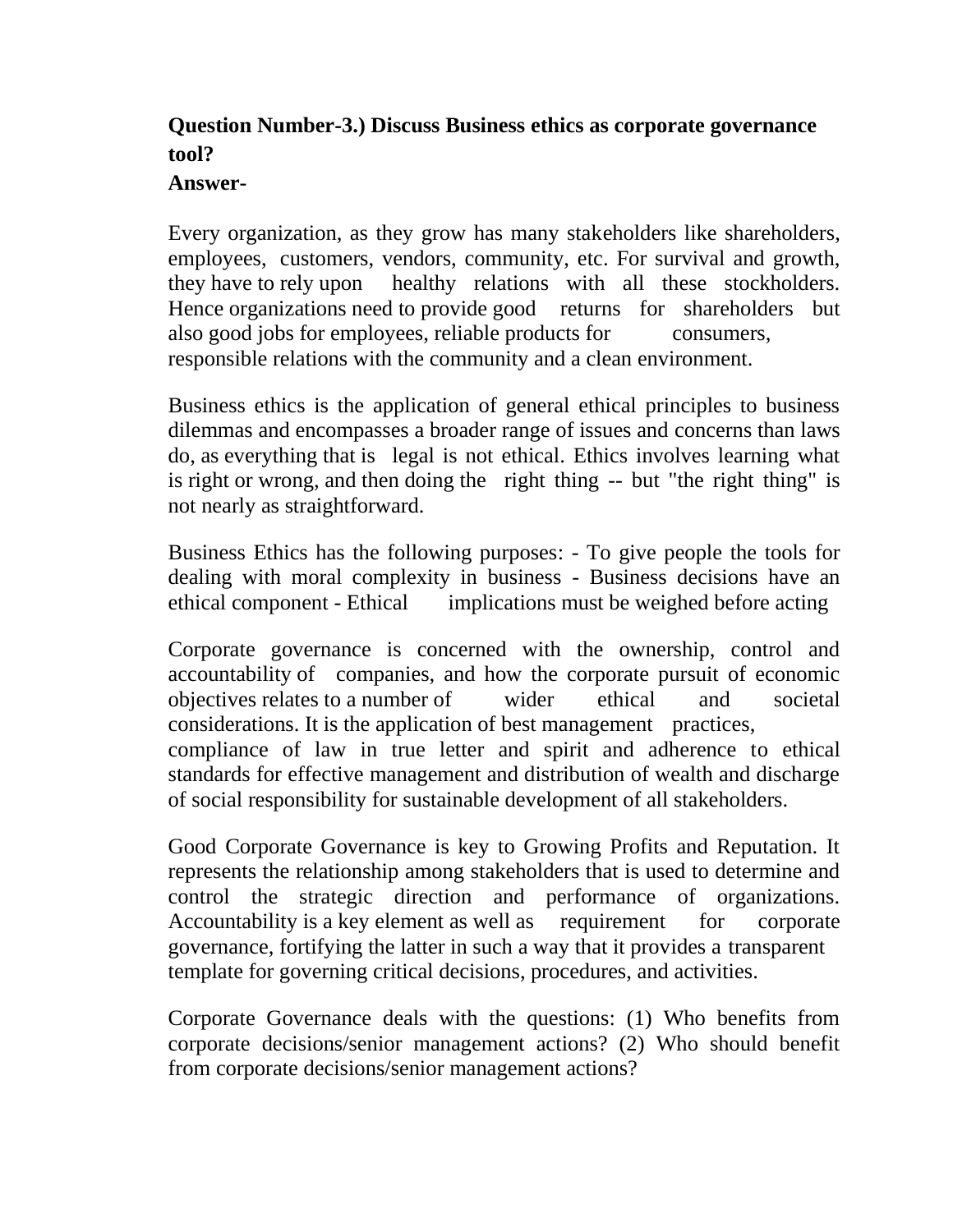There are a number of reasons why businesses should act ethically .As behavior is based on values priorities, a mutual effort at all levels to deal with corporate ethics begins with a clear understanding of core values, both individually and organizationally.

Good corporate governance begins with a company's own internal practices and policies. While corporate governance issues are common across organizations, each company requires governance principles that are unique in their approach. Good governance is, ultimately, the sine qua non for continued growth and prosperity.

Corporate governance ensures that long term strategic objectives and plans are established and that the proper management structure is in place. Companies that provide good governance, both in terms of practices and results can expect the backing not only of investors but of customers too.

Corporate Governance represents the moral framework, the ethical framework and the value framework under which an enterprise takes decisions. In the long run ethical behavior has a positive impact on the company's performance.

#### **Question Number-4.) Describe ethical considerations in everyday business?**

### **Answer-**

The system of moral and ethical beliefs that guides the values, behaviors, and decisions of a business organization and the individuals within that organization is known as business ethics. Some ethical requirements for businesses are codified into law; environmental regulations, the minimum wage, and restrictions against insider trading and collusion are all examples of the government setting forth minimum standards for business ethics. What qualifies as business ethics in history has changed over time?

The management team sets the tone for how the entire company runs on a day-to-day basis. When the prevailing management philosophy is based on ethical practices and behavior, leaders within an organization can direct employees by example and guide them in making decisions that are not only beneficial to them as individuals, but also to the organization as a whole. Building on a foundation of ethical behavior helps create long-lasting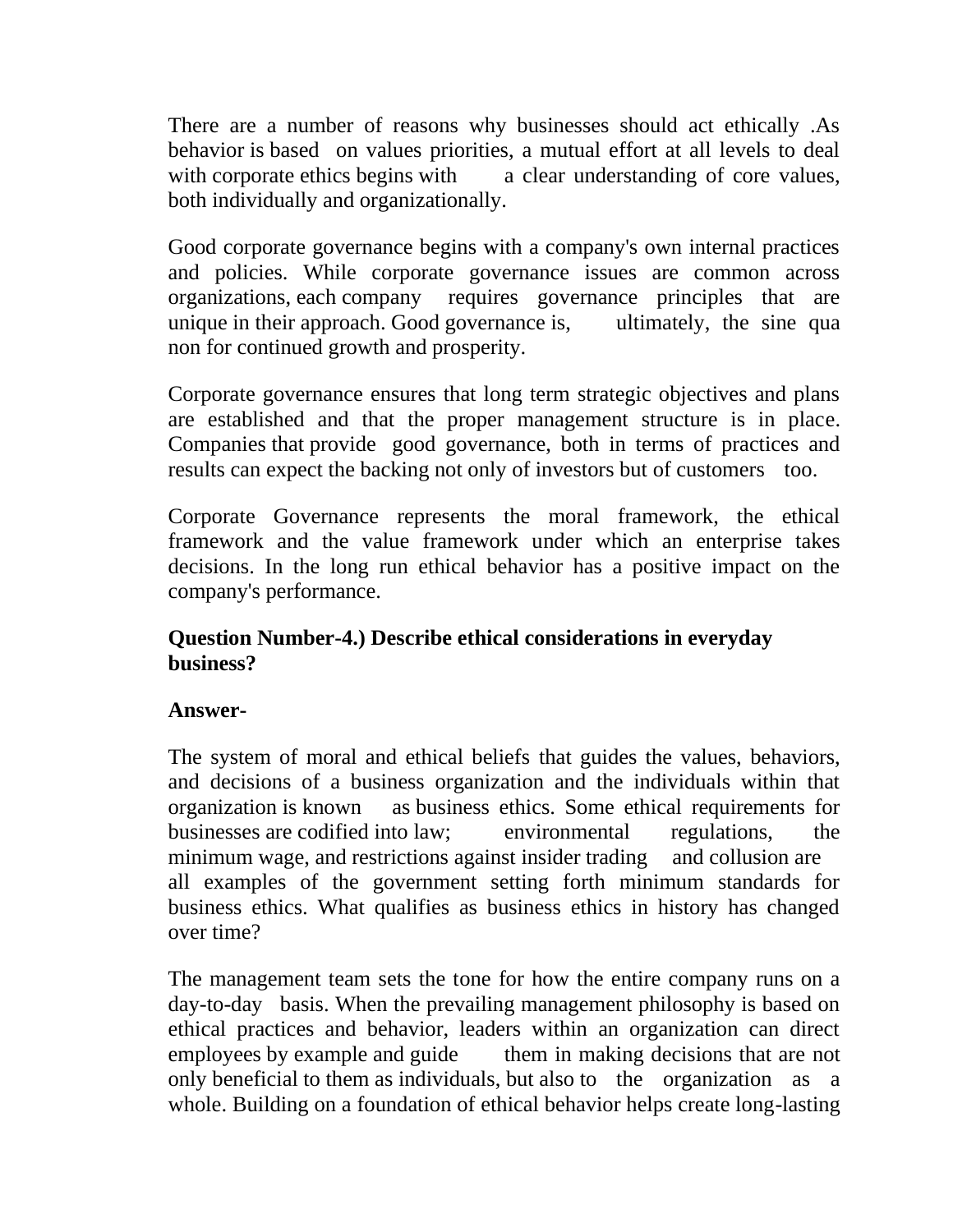positive effects for a company, including the ability to attract and retain highly talented individuals, and building and maintaining a positive reputation within the community. Running a business in an ethical manner from the top down builds a stronger bond between individuals on the management team, further creating stability within the company.

When management is leading an organization in an ethical manner, employees follow in those footsteps. Employees make better decisions in less time with business ethics as a guiding principle; this increases productivity and overall employee morale. When employees complete work in a way that is based on honesty and integrity, the whole organization benefits. Employees who work for a corporation that demands a high standard of business ethics in all facets of operations are more likely to perform their job duties at a higher level and are also more inclined to stay loyal to that organization.

Business ethics differ from industry to industry, and nation to nation. The nature of a business's operations has a major influence on the ethical issues with which it must contend. For example, an ethical quandary arises for an investment brokerage when the best decision for a client and his or her money does not coincide with what pays the brokerage the highest commission. A media company that produces TV content aimed at children may feel an ethical obligation to promote good values and eschew off-color material in its programming.

Companies such as Amazon and Google, which conduct most of their operations online, are not scrutinized for their environmental impact the way energy companies such as BP and Exxon are. When it comes to protecting their customers' privacy and security, however, their ethics are examined very closely. A particular area in which technology companies must make tough ethical decisions is marketing. Advancements in data mining technology enable businesses to track their customers' movements online and sell that data to marketing companies, or use it to match customers with advertising promotions. Many people view this type of activity as a major invasion of privacy. However, such customer data is invaluable to businesses, as they can use it to increase profits substantially. Thus, an ethical dilemma is born: To what extent is it appropriate to spy on customers' online lives to gain a marketing advantage?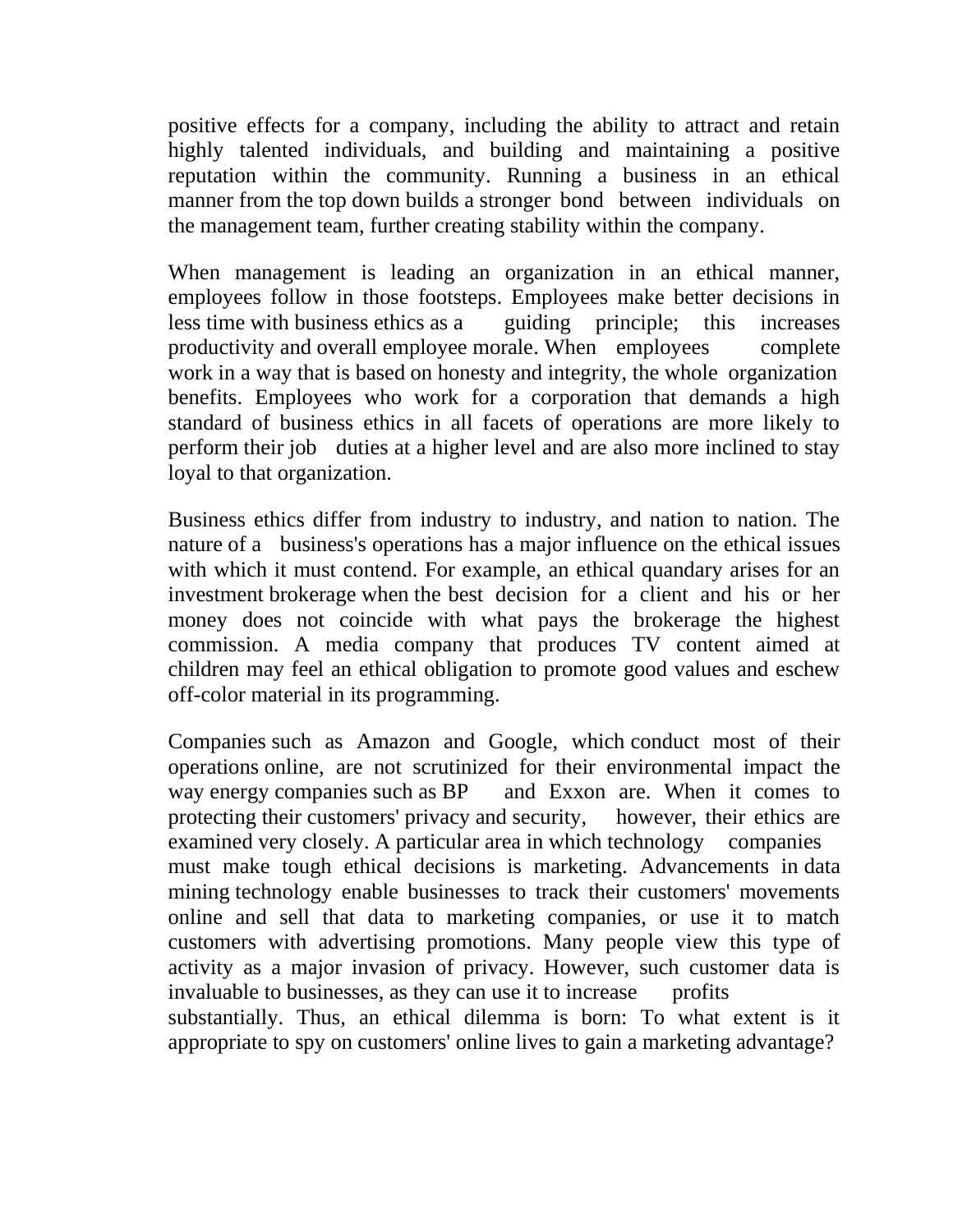The importance of business ethics reaches far beyond employee loyalty and morale or the strength of a management team bond. As with all business initiatives, the ethical operation of a company is directly related to profitability in both the short and long term. The reputation of a business in the surrounding community, other businesses, and individual investors is paramount in determining whether a company is a worthwhile investment. If a company is perceived to not operate ethically, investors are less inclined to buy stock or otherwise support its operations.

Companies have more and more of an incentive to be ethical as the area of socially responsible and ethical investing keeps growing. The increasing number of investors seeking out ethically operating companies to invest in is driving more firms to take this issue more seriously.

With consistent ethical behavior comes an increasingly positive public image, and there are few other considerations as important to potential investors and current shareholders. To retain a positive image, businesses must be committed to operating on an ethical foundation as it relates to the treatment of employees, respecting the surrounding environment and fair market practices in terms of price and consumer treatment.

# **Question Number-5.) Explain nature of business-purpose and goals in reference to profit maximization versus corporate social responsibility? Answer-**

While issues related to ethics and social responsibility have gained tremendous significance in corporate and academic worlds during the recent times, these concepts are difficult to grasp. This experiential exercise serves as a vehicle for students to enhance their understanding and insights on these concepts as they critically examine, in a highly involved setting, the two opposing views of corporate social responsibilities--profit maximization only versus stakeholders' view of social responsibility.

The claim that the social responsibility of business is to increase its profits is associated with the late Milton Friedman and is the title of a famous article he published in 1970. A devastating critique of the popular idea that corporations have social responsibilities that trump profit maximization. At the time, Friedman further noted, managers would often disguise actions that were really intended to increase profits in the cloak of corporate social responsibility (CSR).